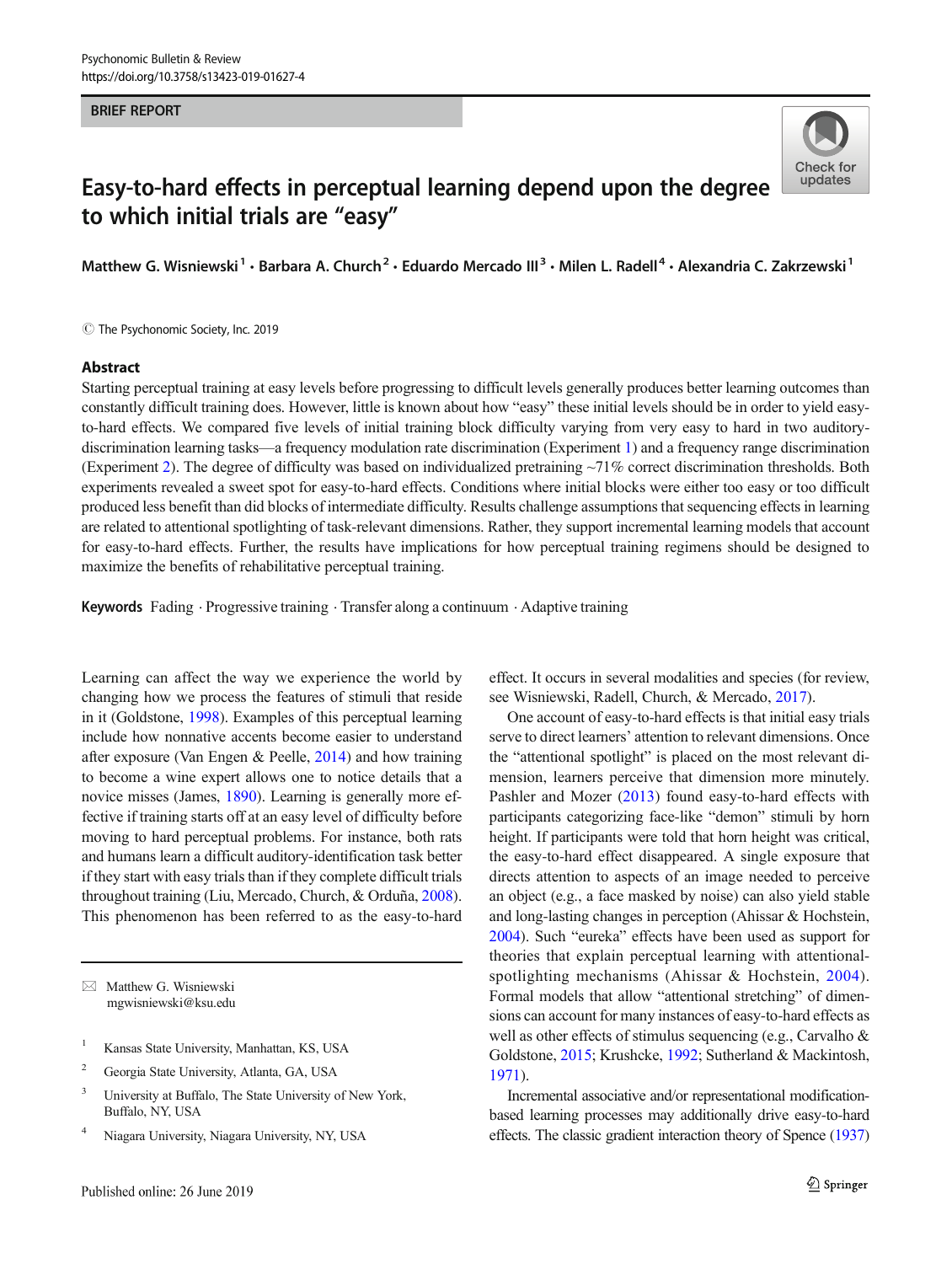<span id="page-1-0"></span>proposes that positive excitatory gradients of generalization develop around reinforced stimuli, while negative inhibitory gradients surround nonreinforced stimuli. An individual's ability to discriminate is governed by the summation of these gradients. If the gradients are too overlapping (as when a reinforced S+ stimulus is difficult to discriminate from a nonreinforced S−), they will mostly cancel each other out, and learning will proceed slowly. If the gradients are more separated, but still overlapping, their summation will produce a stronger difference between S+ and S− that will generalize from the easy to the hard version of the task (also see McLaren & Mackintosh, [2002](#page-6-0)). Nonassociative representational modification-based models account for easy-to-hard effects by taking into consideration how stimulus sequencing affects the plasticity of stimulus representations. When two stimuli are very similar, they will compete to change the same representational space (e.g., neurons coding for the same frequencies of sound). In this case, learning proceeds slowly. When two stimuli are easier to discriminate, competition is reduced, and thus a more accurate representation of each stimulus can be developed and later refined on the hard version of the task (Saksida, [1999\)](#page-6-0).

The debate between attentional spotlighting and incremental learning theories continues. In one recent study, people were trained to discriminate auditory frequency modulation (FM) rates in two different frequency ranges (300–600 Hz or 3000–6000 Hz; Wisniewski, et al., [2017](#page-6-0)). In one frequency range, difficulty faded from easy to hard. In the other, discriminations remained constantly difficult. Even though the same dimension (FM rate) was relevant in both frequency ranges, participants performed better in the range that received easyto-hard training. However, other work has failed to find easyto-hard benefits when attentional-spotlighting effects are kept to a minimum (Pashler & Mozer, [2013\)](#page-6-0). Those authors concluded that easy-to-hard effects should only manifest in relatively high-level perceptual category learning tasks where the learner must first figure out which dimensions are relevant. In some cases, simple exposure to stimuli in an easy-to-hard progression can benefit learning, suggesting that an attention independent nonassociative learning process is at play (Church, Mercado, Wisniewski, & Liu, [2013;](#page-6-0) Sanjuán, Nelson, & Alonso, [2014\)](#page-6-0). In a similar vein, enhancement of auditory-evoked potentials (AEPs) is larger after easy-to-hard compared with constantly difficult training (Orduña, Liu, Church, Eddins, & Mercado, [2012\)](#page-6-0). This is the case even when participants are asked to ignore sounds during AEP collection (Orduña et al., [2012](#page-6-0)). However, it could be argued that exposure to easily discriminable contrasts serves as a cue for directing attention to specific dimensions even when there is no task involved, and that participants are paying attention to stimuli during passive AEP collection despite being instructed not to do so.

Here, we pit yet-to-be tested predictions of these two classes of theory against each other in a relatively low-level

auditory task. Incremental learning processes are constrained by the degree to which initial trials are "easy." If initial trials contain very distinct nonoverlapping representations, generalization from those easy trials to harder trials will be minimal. For instance, gradients of excitation and inhibition will be too disimilar to yield strong gradient interaction at the points of the hard S+/S− discrimination. From the view of nonassociative representational modification accounts, extremely easy trials make it less likely that representations will be refined that can be usefully modified on a harder version of the task. On the contrary, attentional-spotlighting accounts predict that easy trials should facilitate performance as long as the discrimination-relevant dimension is made obvious.

## Experiment 1

Five groups of individuals were trained to discriminate rates of frequency modulation (FM). Groups were either trained constantly at their predetermined 71% correct threshold (hard: H) or faded from easier contrasts to their threshold (easy-to-hard: EH). There were four different EH conditions differing in the degree to which initial easy trials were easy: EH1 (most difficult)–EH4 (easiest). If easy-to-hard effects are exclusively related to learning the discrimination-relevant dimension, then there should be a monotonic trend of increasing posttraining performance from H to EH4 or no effect of training due to a "eureka" experience in the thresholding phase. However, incremental theories predict that there should be a sweet spot where fading benefits are observed somewhere between the H and EH4 conditions.

### Method

We designated data collection and analysis plans prior to running experiments. The a priori plans, an annotated postexperiment file, and the raw data can be downloaded from [www.alclaboratory.com/opendata.](http://www.alclaboratory.com/opendata)

Participants Seventy individuals at Kansas State University participated in exchange for course credit. All signed a consent form approved by the local Institutional Review Board and reported normal hearing. Fourteen participants were randomly assigned to each of the conditions.

Stimuli and apparatus Single upward directed FM sweeps (1.5–3 kHz) served as stimuli (see Fig. [1a](#page-2-0) for spectrograms of select stimuli). FM sweeps were rendered online in MATLAB 2018b (The MathWorks, Natick, MA) along with experimental procedures. A 5 octaves/s sweep served as a standard "slow" rate. All other rates were faster.

Neutral valence silent videos were downloaded from [videos.pexels.com](http://videos.pexels.com) under a creative commons zero license. A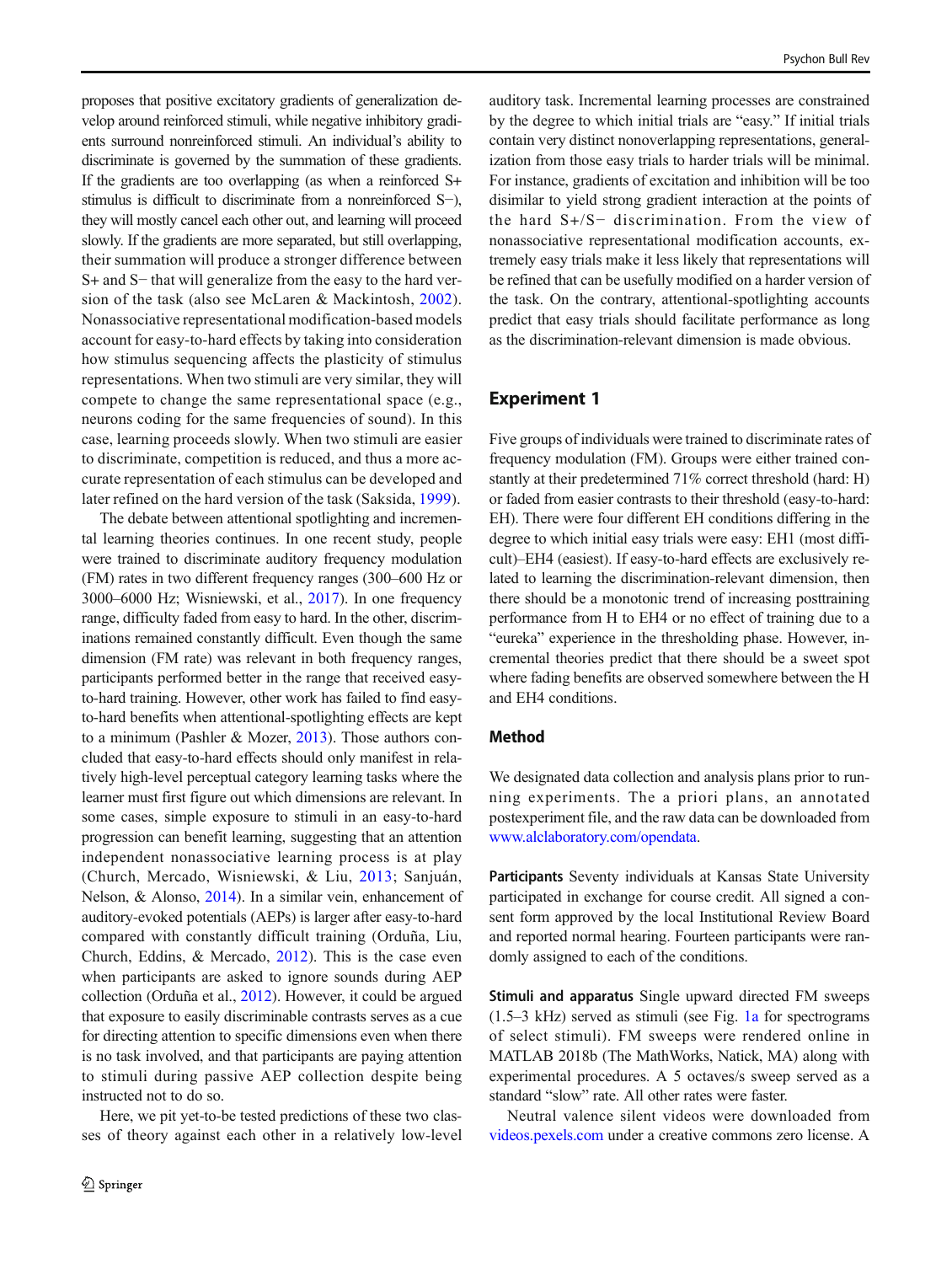<span id="page-2-0"></span>

Fig. 1 a Spectrograms of select FM sweep stimuli at rates from 5 octaves/ s to 18 octaves/s. b Depiction of fast FM rates that would be presented under each condition for a participant with a threshold of .5 octaves/s

random video was selected after each block and played during a forced 30-s break. This served to mitigate overwhelming listeners with constant auditory stimulation.

Participants sat in sound-attenuating booths (WhisperRoom, Knoxville, TN) and heard stimuli over Sennheiser HD-280 closed-back headphones (Sennheiser, Germany) connected to Focusrite Scarlett external sound cards (Focusrite, UK). Stimuli were presented at  $\sim 81$  dB SPL. Responses were made on custom keypads (P.I., Engineering, Williamston, MI).

Procedures A two-interval two-alternative forced-choice (2i– 2afc) task was used to identify  $\sim$ 71% correct thresholds in an initial 60 trial block. On each trial, two FM sounds were played, separated by a 500-ms interstimulus interval. One was always the standard. The other was faster (order selected at random on each trial). Participants' task was to indicate which sound was slower. The FM rate difference started at 4 octaves/s on Trial 1. That is, the "slow" rate was 5 octaves/s, and the "fast" was 9 octaves/s. Using a one-up, two-down procedure (Levitt, [1970](#page-6-0)), the difference was made larger by dividing by 0.9 after every incorrect response and was made smaller by multiplying by 0.9 after every two consecutive correct responses. The mean octaves/s difference on the last 10 trials of the block was taken as a participant's threshold.

Participants then proceeded to 1i–2afc training. Participants were asked to indicate whether a single FM sweep was "fast" or "slow." Participants were informed that 50% of sounds would be "fast" and 50% would be "slow." Responses were not registered until the sound completed playing. Feedback of correctness was presented after responding. If a response was not made within a 5-s window following sound offset, a missing response was recorded. These trials were not included in the analysis. A pseudorandom trial order was used such that the same stimulus could not occur more than 4 times consecutively.

Group H completed four blocks of training, all at threshold. Group EH1 had the first block of training at 2.25 times threshold, and the second training block at 1.625 times threshold. First and second block training levels for Groups EH2, EH3, and EH4 were 3.5 and 2.25, 6 and 3.5, and 11 and 6, respectively. Training Blocks 3 and 4 were at threshold for EH Groups 1–4, just as the H group. Figure 1b shows an example of the progressions of fast FM rates that would be used for Training Blocks 1–4 for a hypothetical individual with a 0.5 octaves/s threshold under each of the conditions. Training blocks were all 32 trials long.

After training, all participants completed an 80-trial test at threshold. The task was identical to training, except that no feedback was given after responding. Test performance served as the critical variable for our hypotheses.

## Results and discussion

The mean difference threshold across all individuals was .56 octaves/s  $(SD = .27)$ . There were no significant differences in thresholds across conditions,  $F < 2$ .

We used A' as a measure of accuracy in training and testing, computed using Equation 1 when hit rate (H) was greater than the false-alarm rate (F), and Equation 2 otherwise.

$$
A^{'} = .5 + \frac{(H-F)(1+H-F)}{4H(1-F)}
$$
\n(1)

$$
A^{'} = .5 - \frac{(F-H)(1 + F-H)}{4F(1-H)}\tag{2}
$$

Figure [2a](#page-3-0) shows A' for the training blocks. Unsurprisingly, the initial two training blocks showed different accuracies across the conditions. The H condition showed the lowest performance as the first two blocks were at  $\sim$ 71% thresholds. For the EH groups, there was higher accuracy for EH4 compared to EH1, with the others were in between. Accuracy in the third and fourth blocks of training was comparable across conditions.

The lowest level of test performance was observed for the H condition, while the highest performance was observed for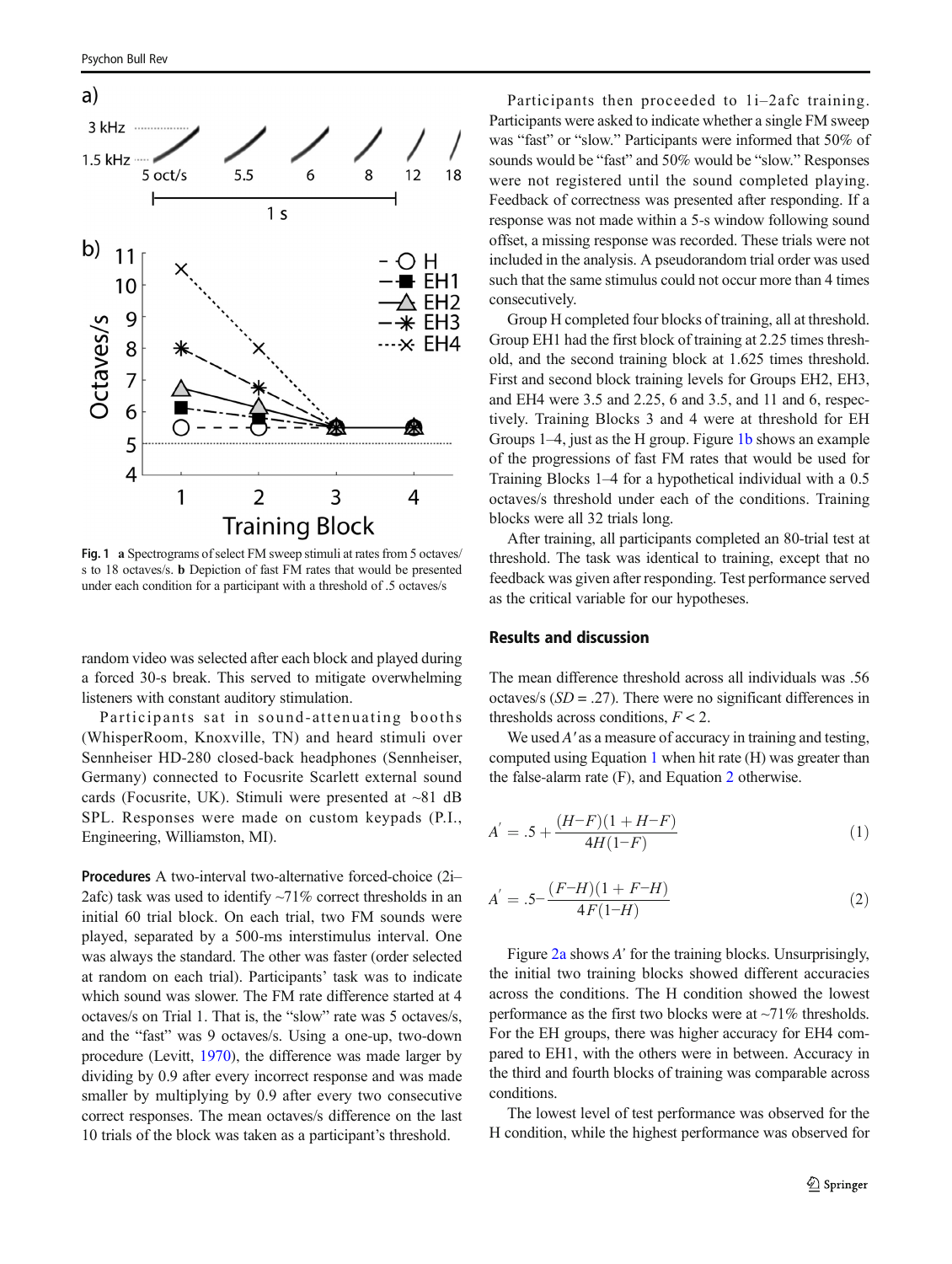<span id="page-3-0"></span>

Fig. 2 a Accuracy  $(A')$  across training blocks for all groups in Experiment [1](#page-1-0). Error bars show standard error of the mean (SEM). b Accuracy (A') in the test for all groups. Error bars show SEM. c Linear and quadratic contrasts. Error bars show 90% confidence intervals according to a null hypothesis distribution generated using a permutation procedure (see text)

the EH2 condition (see Fig. 2b). Planned orthogonal linear (attentional spotlighting prediction; coefficients =  $-2$ ,  $-1$ , 0, 1, 2) and quadratic contrasts (incremental prediction; coefficients = 2,  $-1$ ,  $-2$ ,  $-1$ , 2) were computed for the trends in means across conditions H to EH4. These contrasts were assessed for significance using a nonparametric permutationbased procedure. For 1,000 iterations, condition labels were randomly shuffled and a linear  $(\psi_{linear})$  and quadratic  $(\psi_{\text{quadratic}})$  contrast statistic was computed. These permuted  $ψ$  values created a null hypothesis distribution. A  $p$  value was considered to be the proportion of ψ values in the distribution that exceeded that of the actual data ( $\alpha = .05$ ).

Figure 2c depicts the observed linear and quadratic contrast statistics along with 90% confidence intervals for one-sided hypotheses (derived from obtained null hypothesis distribution). The linear contrast was not significant,  $p = .448$ . The quadratic contrast was,  $p = .029$ , demonstrating that intermediate levels of difficulty for initial easy trials led to better test accuracy than levels that were too difficult (H condition) or too easy (EH4 condition).

## Experiment 2

Experiment 2 was similar to Experiment [1,](#page-1-0) except that stimuli varied on the dimension of frequency range rather than FM rate. The purpose was to test whether or not Experiment [1](#page-1-0) effects could be replicated for a different acoustic dimension.

## Method

With one exception, the data collection and analysis plans were identical to Experiment [1](#page-1-0). Instead of using FM rate difference threshold as a drop criterion, a threshold of two semitones frequency range difference was used.

Participants Seventy-three individuals enrolled in courses at Kansas State University participated in exchange for credit. All signed a consent form approved by Kansas State University's Institutional Review Board. All participants self-reported normal hearing. Fourteen participants were initially randomly assigned to each of the conditions. Three participants were dropped due to high pitch discrimination thresholds (>2 semitones) and were replaced.

Stimuli and apparatus A standard "low" pitched stimulus was identical to the "slow" stimulus in Experiment [1](#page-1-0) (5 octaves/s; 1.5–3 kHz frequency range). All other stimuli spanned a higher frequency range.

Procedures The thresholding task was similar to Experiment [1](#page-1-0), except that the participant's task was to indicate which sound was lower in pitch. Frequency range difference started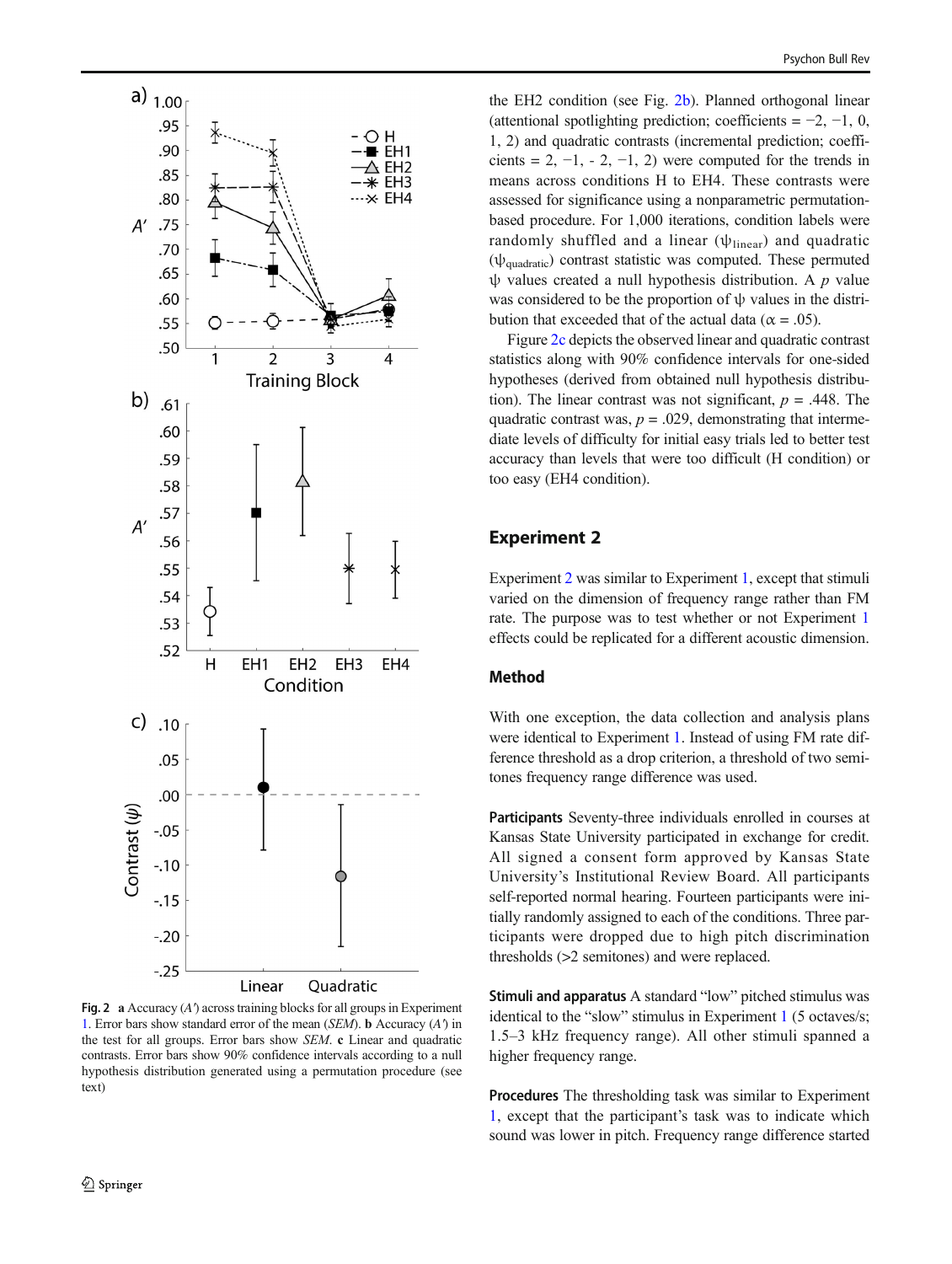at 2.16 semitones. The standard "low" sound swept from 1.5 to 3 kHz, while the "high" sound swept from 1.7 kHz to 3.4 kHz. The difference was made larger by dividing the difference in Hz by 0.9 after every incorrect response and made smaller by multiplying by 0.9 after every two consecutive correct responses. The mean difference on the last 10 trials of the block was taken as a participant's  $\sim$ 71% correct threshold.

Training and testing procedures were the same as Experiment [1](#page-1-0), except that the stimulus differences were based off thresholds for the frequency range of FM sweeps rather than rate. Also, the task was to indicate whether a sound was "high" or "low" rather than "fast" or "slow."

## Results and discussion

The mean threshold across participants was .49 semitones (SD = .38). There were no significant differences across conditions,  $F < 2$ . As in Experiment [1](#page-1-0), the EH4 group performed best and the H group performed worst for the first two blocks of training (see Fig.  $3a$ ). The other EH groups were in between. There also appeared to be a trend in Blocks 3 and 4 for higher accuracy in the EH1–3 groups compared with the others. This is consistent with a nonmonotonic trend in accuracy across degree of initial block easiness. We turn next to the test data, as this data were critical to evaluating the competing hypotheses.

Figure 3b shows A' in the test. Much like Experiment [1,](#page-1-0) the data show a quadratic trend from H to EH4 such that conditions where initial trials were too easy or too difficult showed lower accuracy than conditions with intermediate levels of difficulty for the first two blocks. The same statistics used in Experiment [1](#page-1-0) were employed in the analysis of Experiment [2](#page-3-0) (see Fig. 3c). The linear trend was not significant,  $p = .311$ . The quadratic contrast was significant,  $p = .008$ , as predicted by incremental theories of learning.

# General discussion

In two experiments, we pitted predictions of attentional spotlighting and incremental learning theories against each other in the context of easy-to-hard effects. We found a sweet spot for easy-to-hard effects in auditory learning such that training protocols where initial blocks are too easy or too difficult produce less benefit than blocks of intermediate difficulty. This result was observed for two different acoustic dimensions, was predicted by incremental accounts of learning, and runs counter to predictions of attentional spotlighting. It is also worth noting that discrimination thresholds on the relevant dimension for every listener were collected before training. Listeners were able to reach reasonable thresholds, suggesting they had knowledge of the relevant dimension



Fig. 3 a Accuracy (A') across training blocks for all groups in Experiment [2](#page-3-0). Error bars show standard error of the mean (SEM). b Accuracy (A') in the test for all groups. Error bars show SEM. c Linear and quadratic contrasts. Error bars show 90% confidence intervals according to a null hypothesis distribution generated using a permutation procedure (see text)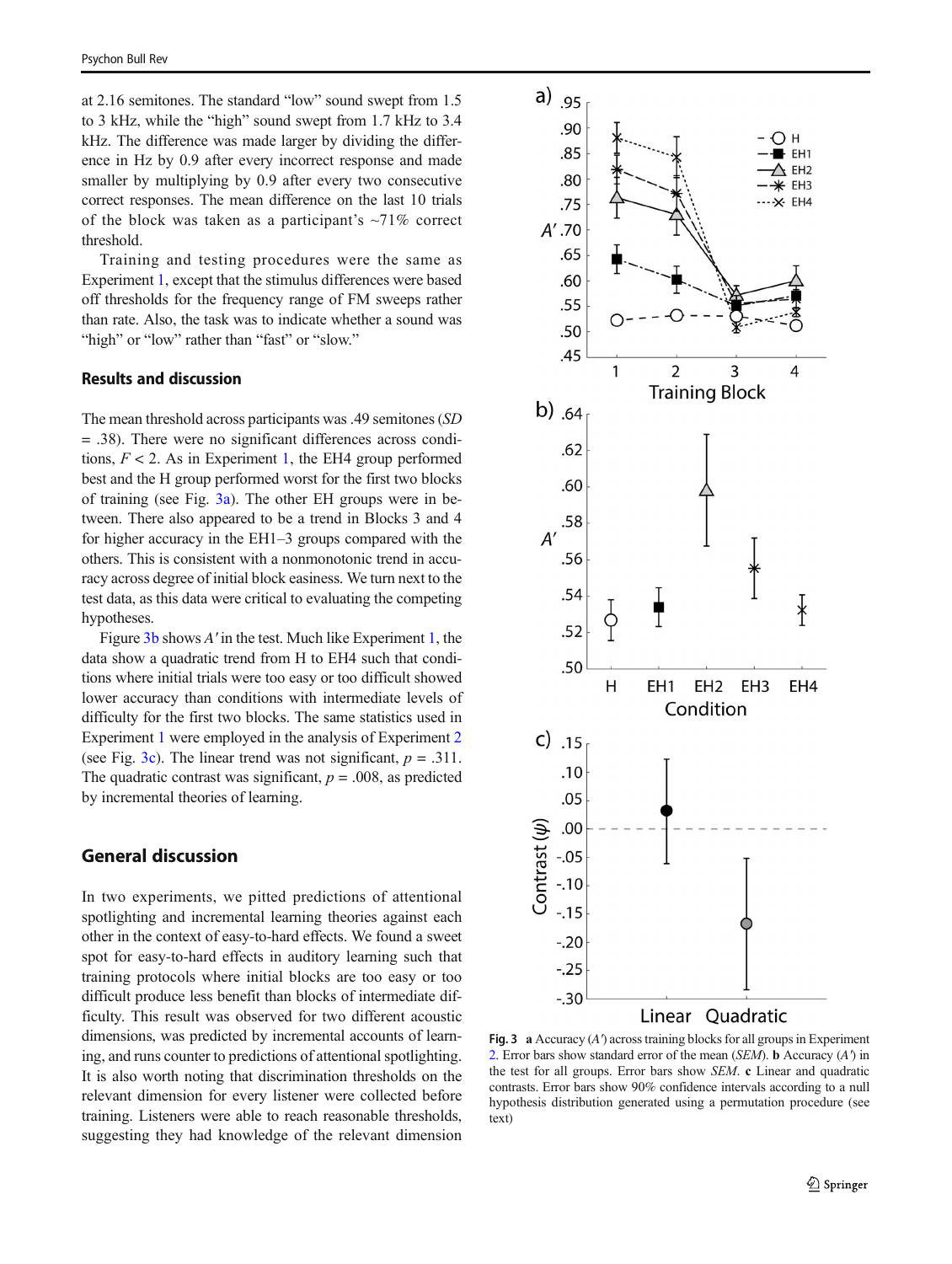<span id="page-5-0"></span>before ever starting training. Easy-to-hard effects observed as a result of training are thus unlikely to come from a "eureka" experience (Ahissar & Hochstein, 2004) or dimensional discovery (Pashler & Mozer, [2013](#page-6-0)).

It appears that attentional spotlighting is not a sufficient explanation of easy-to-hard effects on its own. Others have come to similar conclusions based on recent work in category learning. Lee and Livesey [\(2018\)](#page-6-0) trained participants to categorize circles that varied in color and size such that paying attention to a single dimension was encouraged. Afterwards, participants were tested either in a condition where they could consistently apply a rule based on the relevant dimension (e.g., small circles are Category A, but large circles are Category B), or in a condition where such a rule led to inconsistent performance. Participants tested in the rule-consistent condition showed generalization patterns that were indicative of rule use on the relevant dimension (e.g., size). However, the inconsistent group showed generalization patterns more consistent with incremental learning processes (also, see Wisniewski, Church, & Mercado, [2014a](#page-6-0); Wisniewski, Radell, Guillette, Sturdy, & Mercado, [2012\)](#page-6-0).

The recent work of Lee and Livesey [\(2018](#page-6-0)) combined with the results reported here suggest an interesting possibility for why attentional spotlighting has remained such a favored account of easy-to-hard effects: Strong attentional spotlighting effects have the potential to mask effects of other learning processes. Easy-to-hard effects unlikely to be related to attentional spotlighting are generally smaller (e.g., Cohen's  $d =$ 0.90 for Experiment 1; Liu et al., [2008](#page-6-0)) compared with the effect of knowing the relevant dimension(s) (e.g., Cohen's  $d =$ 2.58 for Experiment 5; Pashler & Mozer, [2013\)](#page-6-0). At the same time, selection of suboptimal "easy" levels may lead to weak easy-to-hard effects generated by incremental learning processes, making this discrepancy even larger. Many models account for sequencing effects through adjustments to a parameter that creates "attentional stretching" of a dimension by reducing stimulus similarity (sequential attention theory: Carvalho & Goldstone, 2015; ALCOVE: Kruschke, [1992](#page-6-0); analyzer theory: Sutherland & Mackintosh, [1971](#page-6-0)). Often, other models (e.g., McLaren & Mackintosh, [2002](#page-6-0); Saksida, [1999\)](#page-6-0) or model components that do not allude to attention are ignored or quickly abandoned as explanations of sequencing. We do not protest the idea that attentional spotlighting contributes to sequencing effects in learning, only to the notion that attentional spotlighting is a sufficient explanation on its own. Models that take into consideration attentional states, along with incremental learning processes, will do a better job of simulating easy-to-hard effects and perceptual learning in general.

Largely based on the assumption that initial easy trials help learners discover relevant dimensions, adaptive training procedures that start at very easy levels are used extensively in perceptual learning studies. Some have suggested that the most effective way to train individuals should be to use initial easy trials until an individual discovers the relevant dimension, then switch to constantly difficult trials that allow for most accurate tweaking of category boundaries (e.g., Pashler & Mozer, [2013\)](#page-6-0). This is somewhat in line with how adaptive procedures work, where the majority of trials are at an individual's asymptotic performance. The current data highlight the need for empirically based selection of perceptual training regimens. Though comparisons of different adaptive procedures sometimes show little to no effects of varying conditions (Amitay, Irwin, Hawkey, Cowan, & Moore, 2006), future work should compare the effectiveness of adaptive training procedures to those of fixed levels of progression selected to optimize learning (e.g., by designing initial trials to be in between too easy and too difficult). Since incremental learning processes are also affected by sequencing, it is further important to examine stimulus sequencing effects under conditions of exposure (cf. Church et al., [2013](#page-6-0); Sanjuán et al., [2014;](#page-6-0) Wright, Sabin, Zhang, Marrone, & Fitzgerald, [2010\)](#page-6-0), latent learning between blocks or sessions (Molloy, Moore, Sohoglu, & Amitay, [2012](#page-6-0)), and when performance depends on generalizing across training-irrelevant dimensions and/or stimulus characteristics (Wisniewski, Liu, Church, & Mercado, [2014b](#page-6-0); Wisniewski, Mantell, & Pfordresher, [2013\)](#page-6-0). It will also be necessary to examine whether initial trial ease affects learning in other modalities the same way.

Consistent with incremental based learning theory explanations of easy-to-hard effects, we found a sweet spot for initial trial ease in two different auditory tasks. Considering incremental learning as well as attentional-spotlighting explanations of sequencing effects in training will help advance theory, as well as lead to more effective training procedures.

Acknowledgements Kelsey Wheeler helped with data collection. This project was supported by a grant from the National Institute of General Medical Science GM113109 of the National Institutes of Health.

## Compliance with ethical standards

Open practices statement A preexperiment plan, annotated postexperiment file, and the raw data are available at [www.](http://www.alclaboratory.com/opendata) [alclaboratory.com/opendata](http://www.alclaboratory.com/opendata).

## References

- Ahissar, M., & Hochstein, S. (2004). The reverse hierarchy theory of visual perceptual learning. Trends in Cognitive Sciences, 8(10), 457–464.
- Amitay, S., Irwin, A., Hawkey, D. J., Cowan, J. A., & Moore, D. R. (2006). A comparison of adaptive procedures for rapid and reliable threshold assessment and training in naïve listeners. The Journal of the Acoustical Society of America, 119(3), 1616–1625.
- Carvalho, P. F., & Goldstone, R. L. (2015). The benefits of interleaved and blocked study: Different tasks benefit from different schedules of study. Psychonomic Bulletin & Review, 22(1), 281–288.